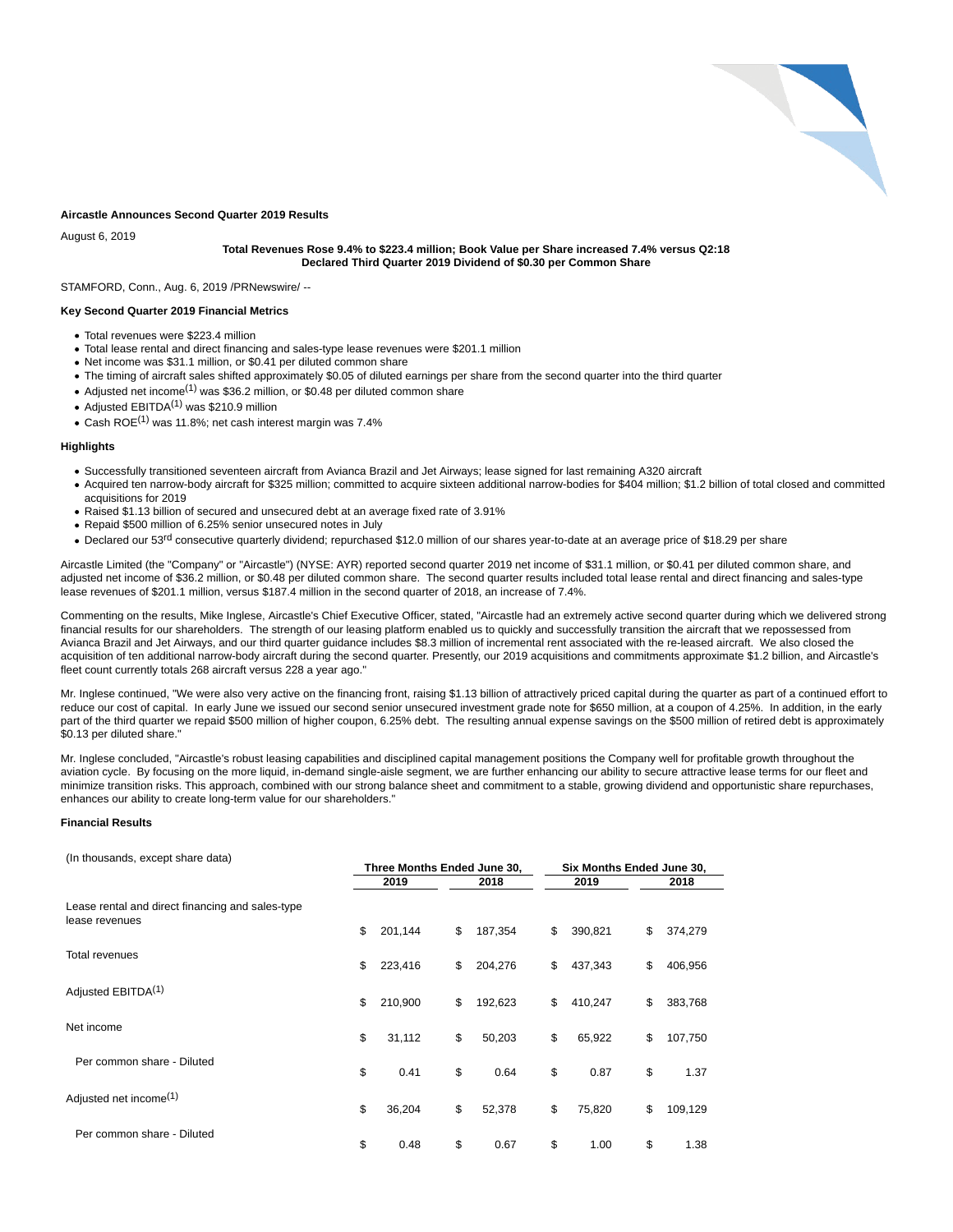(1) Refer to the selected financial information accompanying this press release for a reconciliation of GAAP to Non-GAAP numbers.

## **Second Quarter Results**

 $\overline{\phantom{a}}$ 

Lease rental and direct financing and sales-type lease revenues rose to \$201.1 million, up \$13.8 million, or 7.4%, versus the second quarter of 2018. The increase was primarily due to net year-over-year fleet growth. Second quarter rental revenues would have been \$8.3 million higher if all of the repossessed Avianca Brazil and Jet Airways aircraft had transitioned at the beginning of the quarter. Total revenues were \$223.4 million, an increase of \$19.1 million, or 9.4%, from the previous year. We recognized \$26.6 million of maintenance revenue in the second quarter of 2019, driven by return compensation associated with several aircraft which transitioned, versus no maintenance revenue in the second quarter of 2018. The second quarter of 2019 included \$17.6 million of maintenance revenue associated with aircraft that were leased to Jet Airways which successfully transitioned. This more than offset transactional impairment charges of \$7.4 million associated with the transition of these aircraft.

We completed our annual fleet review during the second quarter with no additional impairment charges.

Total operating expenses increased by \$33.2 million, or 21.6%. This was due to higher depreciation of \$13.4 million associated with fleet expansion, higher interest expense of \$9.0 million associated with higher debt balances in the second quarter of 2019, and the \$7.4 million transactional impairment charge previously referenced.

Net income in the second quarter was \$31.1 million, versus net income of \$50.2 million the prior year, while adjusted net income for the quarter was \$36.2 million, versus \$52.4 million. Lower gains from the sale of aircraft of \$19.5 million, higher depreciation of \$13.4 million and higher interest expense of \$9.0 million were all partially offset by higher maintenance revenue, net of transactional impairments, of \$19.2 million. We had no aircraft sales in the second quarter of 2019; several aircraft sales initially scheduled to close during the second quarter were completed early in the third quarter. This timing difference reduced net and adjusted diluted earnings per share in the second quarter of 2019 by approximately \$0.05. Depreciation expense increased mainly due to the net addition of 40 aircraft since the second quarter of 2018, while interest expense rose due to higher average debt balances during the quarter. We raised more than \$1.1 billion of secured and unsecured debt during the second quarter of 2019.

Adjusted EBITDA for the second quarter was \$210.9 million, an increase of \$18.3 million, or 9.5%, from the second quarter of 2018. Higher combined lease rental and maintenance revenue of \$40.4 million were partly offset by lower year-over-year gains from flight equipment sold of \$19.5 million.

### **Aviation Assets**

During the second quarter of 2019, we acquired ten narrow-body aircraft for \$325 million. In the first half of 2019, we acquired a total of 24 narrow-body aircraft for \$770 million. We have committed to acquire another sixteen narrow-body aircraft for \$404 million for a full year 2019 total of \$1.2 billion. These 40 aircraft have a weighted average age of approximately 8.7 years and a weighted average remaining lease term of 4.9 years.

We recorded no aircraft sales during the second quarter of 2019. In the first half of 2019 we sold four aircraft for total proceeds of approximately \$56.9 million. Year-to-date gains from the sale of flight equipment totaled \$12.3 million.

As of June 30, 2019, Aircastle owned and managed 283 aircraft with a net book value of \$8.5 billion.

|                                                                         | As of |                              |      |    |                              |      |
|-------------------------------------------------------------------------|-------|------------------------------|------|----|------------------------------|------|
| <b>Owned Aircraft</b>                                                   |       | June 30, 2019 <sup>(1)</sup> |      |    | June 30, 2018 <sup>(1)</sup> |      |
| Net Book Value of Flight Equipment (\$ mils.)                           | \$    | 7.842                        |      | \$ | 6.776                        |      |
| Net Book Value of Unencumbered Flight Equipment (\$ mils.)              | \$    | 5.957                        |      | \$ | 5.419                        |      |
| Number of Aircraft                                                      |       | 268                          |      |    | 228                          |      |
| Number of Unencumbered Aircraft                                         |       | 226                          |      |    | 199                          |      |
| Weighted Average Fleet Age (years) <sup>(2)</sup>                       |       | 9.5                          |      |    | 9.5                          |      |
| Weighted Average Remaining Lease Term (years) <sup>(2)</sup>            |       | 4.6                          |      |    | 4.7                          |      |
| Weighted Average Fleet Utilization for the quarter ended <sup>(3)</sup> |       | 94.0                         | $\%$ |    | 99.5                         | %    |
| Portfolio Yield for the quarter ended <sup>(2)(4)</sup>                 |       | 10.7                         | $\%$ |    | 11.5                         | $\%$ |
| Net Cash Interest Margin <sup>(5)</sup>                                 |       | 7.4                          | %    |    | $8.3\%$                      |      |
| <b>Managed Aircraft on behalf of Joint Ventures</b>                     |       |                              |      |    |                              |      |
| Net Book Value of Flight Equipment (\$ mils.)                           | \$    | 678                          |      | \$ | 628                          |      |
| Number of Aircraft                                                      |       | 15                           |      |    | 12                           |      |

(1) Calculated using net book value of flight equipment held for lease and net investment in direct financing and sales-type leases at period end.

(2) Weighted by net book value.

 $\overline{\phantom{a}}$  , where the contract of  $\overline{\phantom{a}}$ 

- (3) Aircraft on-lease days as a percent of total days in period weighted by net book value. The decrease from our historical utilization rate was due to the early termination of the leases for eleven aircraft from Avianca Brazil and seven aircraft from Jet Airways.
- (4) Lease rental revenue, interest income and cash collections on our net investment in direct financing and sales-type leases for the period as a percent of the average net book value for the period; quarterly information is annualized. The decrease from our historical portfolio yield was due to the early termination of the leases for eleven aircraft from Avianca Brazil and seven aircraft from Jet Airways. The calculation of portfolio yield includes our net investment in direct financing and sales-type leases in the average net book value, and the interest income and cash collections from our net investment in direct financing and sales-type leases in lease rentals.

(5) Net Cash Interest Margin = Lease rental yield including direct financing and sales-type lease revenue and collections minus interest on borrowings, net of settlements on interest rate derivatives, and other liabilities / average NBV of flight equipment for the period calculated on a quarterly basis, annualized.

### **Financing Activity**

During the second quarter of 2019, the Company issued \$650 million of unsecured Senior Notes due 2026 bearing a coupon of 4.25%. This was our second senior unsecured note issued with investment grade credit ratings and priced at a spread of 230 basis points over the seven year treasury.

During the quarter we raised an additional \$480 million of fixed rate, secured bank financing for eleven Airbus A320neo aircraft and two Boeing 737-800 aircraft, and we increased the size of one of our unsecured revolving credit facilities to \$300 million from \$280 million. The fixed rate secured bank financing was priced at a weighted average blended rate of 3.45%.

### **Common Dividend**

On August 2, 2019, Aircastle's Board of Directors declared a third quarter 2019 cash dividend on its common shares of \$0.30 per share, payable on September 16, 2019, to shareholders of record on August 30, 2019. This is our 53<sup>rd</sup> consecutive dividend.

#### **Share Repurchases**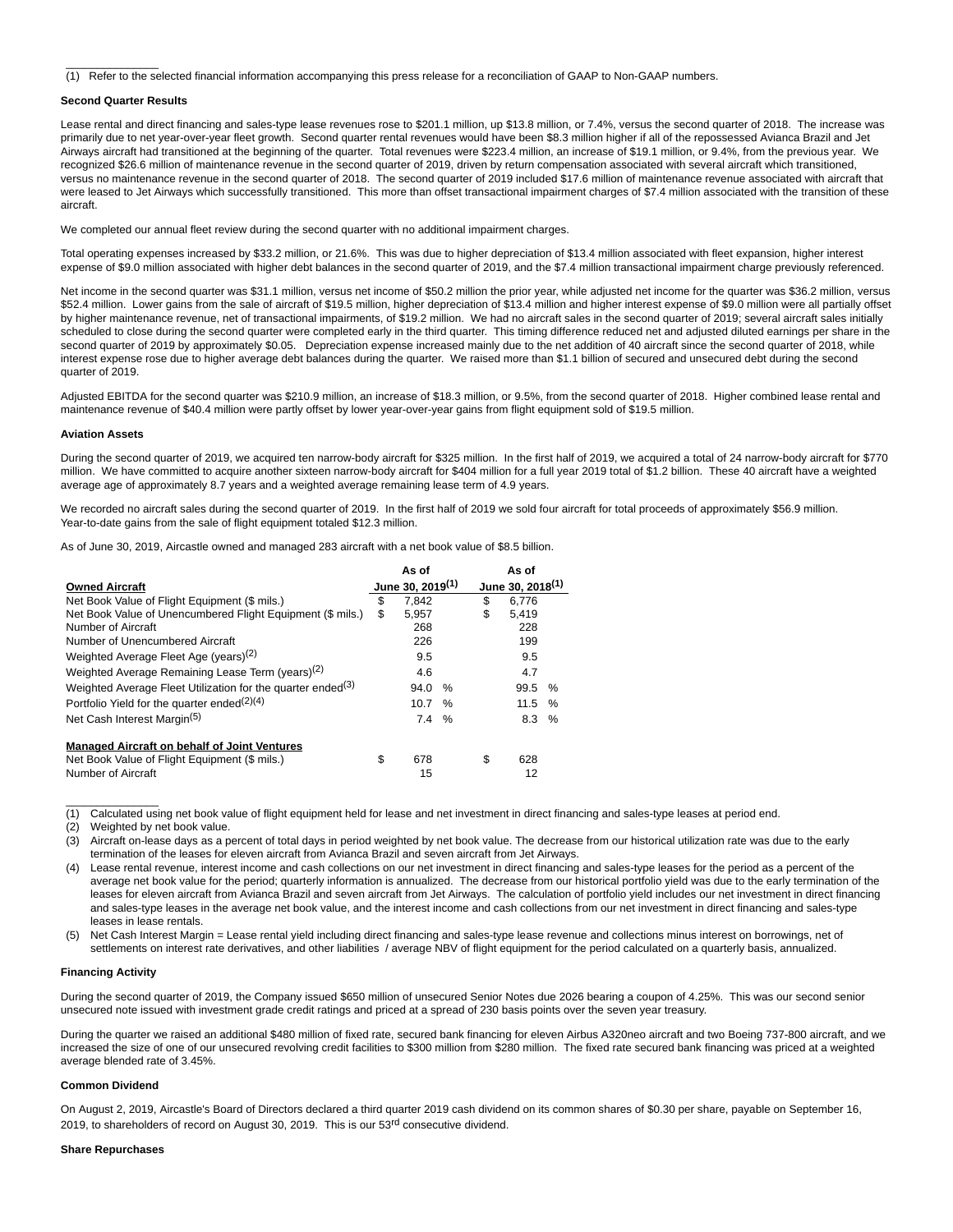During the second quarter of 2019, Aircastle's Board of Directors re-authorized a \$100 million share repurchase program. There is \$96.7 million currently remaining under this authorization. Since the beginning of the year, the Company has acquired approximately 658,000 shares at an average price of \$18.29 per share. Since 2011, the Company has repurchased 18.7 million shares at an average price of \$14.62 per share.

### **Conference Call**

In connection with this earnings release, management will host an earnings conference call on Tuesday, August 6, 2019 at 10:00 A.M. Eastern time. All interested parties are welcome to participate on the live call. The conference call can be accessed by dialing (800) 289-0438 (from within the U.S. and Canada) or (720) 543-0214 (from outside of the U.S. and Canada) ten minutes prior to the scheduled start and referencing the passcode "9390195".

A simultaneous webcast of the conference call will be available to the public on a listen-only basis at [www.aircastle.com.](https://c212.net/c/link/?t=0&l=en&o=2543872-1&h=2921304106&u=http%3A%2F%2Fwww.aircastle.com%2F&a=www.aircastle.com) Please allow extra time prior to the call to visit the site and download the necessary software required to listen to the internet broadcast. A replay of the webcast will be available for one month following the call. In addition to this earnings release, an accompanying power point presentation has been posted to the Investor Relations section of Aircastle's website.

For those who are not available to listen to the live call, a replay will be available until 1:00 P.M. Eastern time on Thursday, September 5, 2019 by dialing (888) 203-1112 (from within the U.S. and Canada) or (719) 457-0820 (from outside of the U.S. and Canada); please reference passcode "9390195".

### **About Aircastle Limited**

Aircastle Limited acquires, leases and sells commercial jet aircraft to airlines throughout the world. As of June 30, 2019, Aircastle owned and managed on behalf of its joint ventures 283 aircraft leased to 89 customers located in 47 countries.

#### **Safe Harbor**

All statements in this press release, other than characterizations of historical fact, are forward-looking statements within the meaning of the federal securities laws, including the Private Securities Litigation Reform Act of 1995. Examples of forward-looking statements include, but are not necessarily limited to, statements relating to our proposed public offering of notes and our ability to acquire, sell, lease or finance aircraft, raise capital, pay dividends, and increase revenues, earnings, EBITDA, Adjusted EBITDA, Adjusted Net Income, Cash Return on Equity and Net Cash Interest Margin and the global aviation industry and aircraft leasing sector. Words such as "anticipates," "expects," "intends," "plans," "projects," "believes," "may," "will," "would," "could," "should," "seeks," "estimates" and variations on these words and similar expressions are intended to identify such forward-looking statements. These statements are based on our historical performance and that of our subsidiaries and on our current plans, estimates and expectations and are subject to a number of factors that could lead to actual results materially different from those described in the forwardlooking statements; Aircastle can give no assurance that its expectations will be attained. Accordingly, you should not place undue reliance on any such forward-looking statements which are subject to certain risks and uncertainties that could cause actual results to differ materially from those anticipated as of the date of this press release. These risks or uncertainties include, but are not limited to, those described from time to time in Aircastle's filings with the SEC and previously disclosed under "Risk Factors" in Item 1A of Aircastle's 2018 Annual Report on Form 10-K. In addition, new risks and uncertainties emerge from time to time, and it is not possible for Aircastle to predict or assess the impact of every factor that may cause its actual results to differ from those contained in any forward-looking statements. Such forwardlooking statements speak only as of the date of this press release. Aircastle expressly disclaims any obligation to revise or update publicly any forward-looking statement to reflect future events or circumstances.

### **Aircastle Limited and Subsidiaries Consolidated Balance Sheets (Dollars in thousands, except share data)**

|                                                                                                                                                                | <b>June 30,</b><br>2019 |             | December 31,<br>2018 |
|----------------------------------------------------------------------------------------------------------------------------------------------------------------|-------------------------|-------------|----------------------|
|                                                                                                                                                                |                         | (Unaudited) |                      |
| <b>ASSETS</b>                                                                                                                                                  |                         |             |                      |
| Cash and cash equivalents                                                                                                                                      | \$                      | 500,373     | \$<br>152,719        |
| Restricted cash and cash equivalents                                                                                                                           |                         | 14,751      | 15,134               |
| Accounts receivable                                                                                                                                            |                         | 12,841      | 15,091               |
| Flight equipment held for lease, net of accumulated depreciation of \$1,371,515 and                                                                            |                         |             |                      |
| \$1,221,985, respectively                                                                                                                                      |                         | 7,341,097   | 6,935,585            |
| Net investment in direct financing and sales-type leases                                                                                                       |                         | 500.918     | 469,180              |
| Unconsolidated equity method investments                                                                                                                       |                         | 78,793      | 69,111               |
| Other assets                                                                                                                                                   |                         | 185,702     | 214,361              |
| <b>Total assets</b>                                                                                                                                            | -\$                     | 8,634,475   | \$<br>7,871,181      |
| <b>LIABILITIES AND SHAREHOLDERS' EQUITY</b><br><b>LIABILITIES</b>                                                                                              |                         |             |                      |
| Borrowings from secured financings, net of debt issuance costs and discounts                                                                                   | \$                      | 1,214,402   | \$<br>798,457        |
| Borrowings from unsecured financings, net of debt issuance costs and discounts                                                                                 |                         | 4,277,731   | 3,962,896            |
| Accounts payable, accrued expenses and other liabilities                                                                                                       |                         | 164,585     | 153,341              |
| Lease rentals received in advance                                                                                                                              |                         | 96,973      | 87,772               |
| Security deposits                                                                                                                                              |                         | 124,867     | 120,962              |
| Maintenance payments                                                                                                                                           |                         | 734,433     | 739,072              |
| <b>Total liabilities</b>                                                                                                                                       |                         | 6,612,991   | 5,862,500            |
| <b>Commitments and Contingencies</b>                                                                                                                           |                         |             |                      |
| <b>SHAREHOLDERS' EQUITY</b>                                                                                                                                    |                         |             |                      |
| Preference shares, \$0.01 par value, 50,000,000 shares authorized, no shares issued                                                                            |                         |             |                      |
| and outstanding                                                                                                                                                |                         |             |                      |
| Common shares, \$0.01 par value, 250,000,000 shares authorized, 74,983,114 shares<br>issued and outstanding at June 30, 2019; and 75,454,511 shares issued and |                         |             |                      |
| outstanding at December 31, 2018                                                                                                                               |                         | 750         | 754                  |
| Additional paid-in capital                                                                                                                                     |                         | 1,460,534   | 1,468,779            |
| Retained earnings                                                                                                                                              |                         | 560,200     | 539,332              |
| Accumulated other comprehensive loss                                                                                                                           |                         |             | (184)                |
| Total shareholders' equity                                                                                                                                     |                         | 2,021,484   | 2,008,681            |
| Total liabilities and shareholders' equity                                                                                                                     | \$                      | 8,634,475   | \$<br>7,871,181      |
|                                                                                                                                                                |                         |             |                      |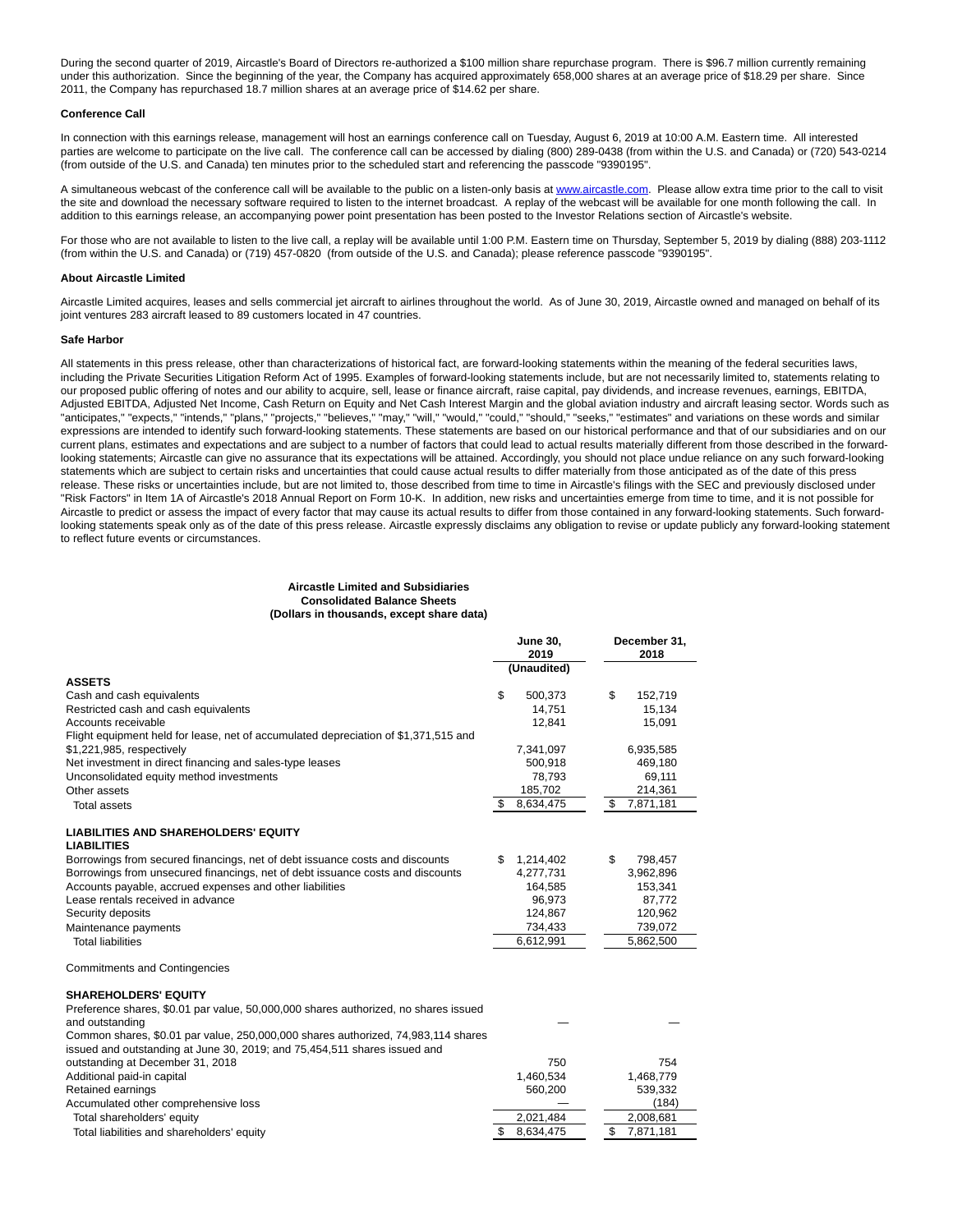# **Aircastle Limited and Subsidiaries Consolidated Statements of Income (Dollars in thousands, except per share amounts) (Unaudited)**

|                                                                       |              | Three Months Ended June 30, | Six Months Ended June 30, |               |  |  |
|-----------------------------------------------------------------------|--------------|-----------------------------|---------------------------|---------------|--|--|
|                                                                       | 2019<br>2018 |                             | 2019                      | 2018          |  |  |
| <b>Revenues:</b>                                                      |              |                             |                           |               |  |  |
| Lease rental revenue                                                  | 192,823      | \$<br>178,486               | 374,057<br>S              | 355,969<br>S  |  |  |
| Direct financing and sales-type lease revenue                         | 8,321        | 8,868                       | 16,764                    | 18,310        |  |  |
| Amortization of lease premiums, discounts and incentives              | (5, 345)     | (3,534)                     | (11,056)                  | (6,662)       |  |  |
| Maintenance revenue                                                   |              |                             |                           |               |  |  |
|                                                                       | 26,567       |                             | 42,968                    | 11,991        |  |  |
| Total lease revenue                                                   | 222,366      | 183,820                     | 422,733                   | 379,608       |  |  |
| Gain on sale of flight equipment                                      | 346          | 19.864                      | 12,348                    | 25,632        |  |  |
| Other revenue                                                         | 704          | 592                         | 2,262                     | 1,716         |  |  |
| Total revenues                                                        | 223,416      | 204,276                     | 437,343                   | 406,956       |  |  |
| <b>Operating expenses:</b>                                            |              |                             |                           |               |  |  |
| Depreciation                                                          | 89,578       | 76,181                      | 174,313                   | 151,183       |  |  |
| Interest, net                                                         | 66,377       | 57,398                      | 129,840                   | 114,506       |  |  |
| Selling, general and administrative (including non-cash share-based   |              |                             |                           |               |  |  |
| payment expense of \$3,177 and \$3,076 for the three months ended and |              |                             |                           |               |  |  |
| \$5,903 and \$5,454 for the six months ended June 30, 2019 and 2018,  |              |                             |                           |               |  |  |
| respectively)                                                         | 18,317       | 18,583                      | 36,317                    | 36,418        |  |  |
| Impairment of flight equipment                                        | 7,404        |                             | 7,404                     |               |  |  |
| Maintenance and other costs                                           | 5,213        | 1,561                       | 12,617                    | 2,549         |  |  |
| Total operating expenses                                              | 186,889      | 153,723                     | 360,491                   | 304,656       |  |  |
| Total other income (expense)                                          | (1,910)      | 901                         | (3,971)                   | 4,075         |  |  |
| Income from continuing operations before income taxes and earnings of |              |                             |                           |               |  |  |
| unconsolidated equity method investments                              | 34,617       | 51,454                      | 72,881                    | 106,375       |  |  |
| Income tax provision                                                  | 5,992        | 3,132                       | 9,090                     | 2,288         |  |  |
| Earnings of unconsolidated equity method investments, net of tax      | 2,487        | 1,881                       | 2,131                     | 3,663         |  |  |
| Net income                                                            | 31,112       | \$<br>50,203                | \$<br>65,922              | \$<br>107,750 |  |  |
| Earnings per common share - Basic:                                    |              |                             |                           |               |  |  |
| Net income per share                                                  | 0.41<br>\$   | 0.64<br>\$                  | \$<br>0.88                | \$<br>1.37    |  |  |
|                                                                       |              |                             |                           |               |  |  |
| Earnings per common share - Diluted:                                  |              |                             |                           |               |  |  |
| Net income per share                                                  | S<br>0.41    | 0.64<br>\$                  | 0.87<br>\$                | 1.37<br>\$    |  |  |
| Dividends declared per share                                          | \$<br>0.30   | \$<br>0.28                  | \$<br>0.60                | \$<br>0.56    |  |  |

### **Aircastle Limited and Subsidiaries Consolidated Statements of Cash Flows (Dollars in thousands) (Unaudited)**

|                                                                                                        |              | Six Months Ended June 30. |
|--------------------------------------------------------------------------------------------------------|--------------|---------------------------|
|                                                                                                        | 2019         | 2018                      |
| Cash flows from operating activities:                                                                  |              |                           |
| Net income                                                                                             | \$<br>65,922 | 107,750<br>S              |
| Adjustments to reconcile net income to net cash and restricted cash provided by operating activities:  |              |                           |
| Depreciation                                                                                           | 174,313      | 151,183                   |
| Amortization of deferred financing costs                                                               | 6,958        | 7,042                     |
| Amortization of lease premiums, discounts and incentives                                               | 11,056       | 6,662                     |
| Deferred income taxes                                                                                  | 7,957        | 3,126                     |
| Non-cash share-based payment expense                                                                   | 5,903        | 5,454                     |
| Cash flow hedges reclassified into earnings                                                            | 184          | 595                       |
| Collections on direct financing and sales-type leases                                                  | 10,971       | 13,127                    |
| Security deposits and maintenance payments included in earnings                                        | (24, 162)    | (554)                     |
| Gain on sale of flight equipment                                                                       | (12, 348)    | (25, 632)                 |
| Impairment of flight equipment                                                                         | 7,404        |                           |
| Other                                                                                                  | 209          | (7, 491)                  |
| Changes in certain assets and liabilities:                                                             |              |                           |
| Accounts receivable                                                                                    | (7,899)      | (7, 315)                  |
| Other assets                                                                                           | 3,582        | (3,086)                   |
| Accounts payable, accrued expenses and other liabilities                                               | (11, 619)    | (14, 799)                 |
| Lease rentals received in advance                                                                      | 7,181        | 16,908                    |
| Net cash and restricted cash provided by operating activities                                          | 245,612      | 252,970                   |
| Cash flows from investing activities:                                                                  |              |                           |
| Acquisition and improvement of flight equipment                                                        | (660, 723)   | (365, 505)                |
| Proceeds from sale of flight equipment                                                                 | 56,924       | 178,185                   |
| Net investment in direct financing and sales-type leases                                               |              | (16, 256)                 |
| Aircraft purchase deposits and progress payments, net of returned deposits and aircraft sales deposits | 18,054       | (3,965)                   |
| Unconsolidated equity method investments and associated costs                                          | (7, 551)     |                           |
| Other                                                                                                  | 2,241        | 2,956                     |
| Net cash and restricted cash used in investing activities                                              | (591, 055)   | (204, 585)                |
| Cash flows from financing activities:                                                                  |              |                           |
| Repurchase of shares                                                                                   | (14, 288)    | (14, 987)                 |
| Proceeds from secured and unsecured debt financings                                                    | 1,841,848    |                           |
|                                                                                                        |              |                           |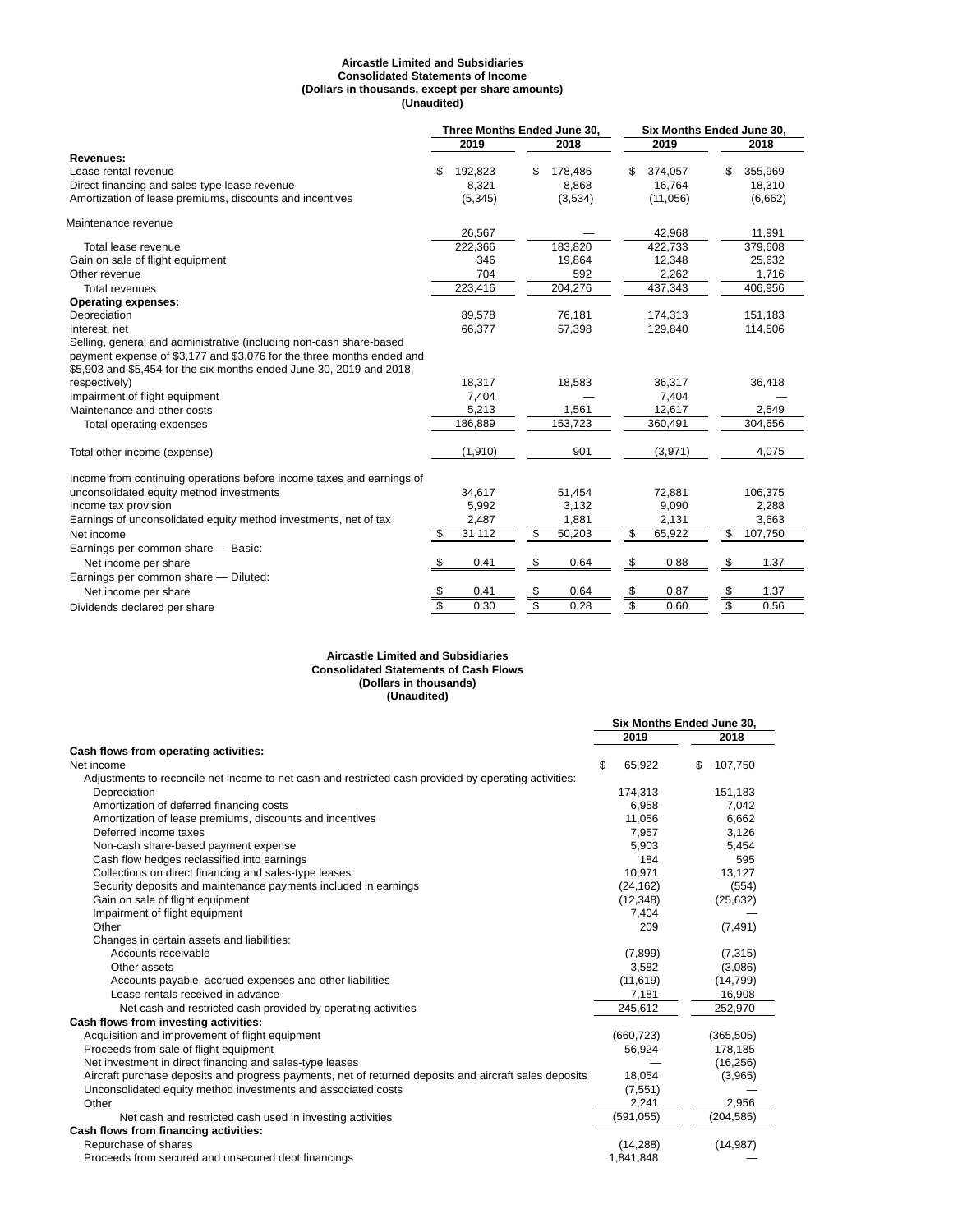| Repayments of secured and unsecured debt financings       | (1, 105, 353) | (128, 342)    |
|-----------------------------------------------------------|---------------|---------------|
| Deferred financing costs                                  | (12, 165)     | (1,615)       |
| Security deposits and maintenance payments received       | 92.514        | 108.653       |
| Security deposits and maintenance payments returned       | (64, 788)     | (38, 718)     |
| Dividends paid                                            | (45, 054)     | (43,993)      |
| Net cash and restricted cash used in financing activities | 692.714       | (119.002)     |
| Net increase in cash and restricted cash                  | 347.271       | (70, 617)     |
| Cash and restricted cash at beginning of period           | 167.853       | 233.857       |
| Cash and restricted cash at end of period                 | £.<br>515.124 | 163.240       |
| Reconciliation to Consolidated Balance Sheets:            |               |               |
| Cash and cash equivalents                                 | \$<br>500.373 | \$<br>142.360 |
| Restricted cash and cash equivalents                      | 14.751        | 20.880        |
| Unrestricted and restricted cash and cash equivalents     | 515.124       | 163.240<br>S  |

(1) As part of the Company's adoption of FASB ASC 842, we classified collections on direct financing and sales-type leases within operating activities on our Consolidated Statement of Cash Flows for the six months ended June 30, 2019. This had previously been included in investing activities. The presentation for the six months ended June 30, 2018, has also been reclassified to conform to the current period presentation. The standard did not have a material impact on our consolidated financial statements and related disclosures.

# **Aircastle Limited and Subsidiaries Selected Financial Guidance Elements for the Third Quarter of 2019 (\$ in millions, except for percentages) (Unaudited)**

| <b>Guidance Item</b>                                     | Q3:19         |
|----------------------------------------------------------|---------------|
| Lease rental revenue $(1)$                               | $$200 - $204$ |
| Direct financing and sales-type lease revenue            | $$7 - $8$     |
| Amortization of net lease discounts and lease incentives | $$(5) - $(6)$ |
| Maintenance revenue                                      | $$7 - $11$    |
| Gain on sale of flight equipment                         | $$9 - $15$    |
| Depreciation                                             | $$90 - $93$   |
| Interest, net                                            | $$65 - $68$   |
| SG&A <sup>(2)</sup>                                      | $$18 - $19$   |
| Full year effective tax rate                             | $9\% - 11\%$  |

(1) Reflects new aircraft acquisitions and the return to service of Avianca Brazil and Jet Airways aircraft which commenced in late Q2:19.

(2) Includes \$3.4M of non-cash share-based payment expense.

 $\overline{\phantom{a}}$ 

# **Aircastle Limited and Subsidiaries Supplemental Financial Information (Amount in thousands, except per share amounts) (Unaudited)**

|                                                | Three Months Ended June 30, |    |         |    | Six Months Ended June 30, |    |         |  |  |
|------------------------------------------------|-----------------------------|----|---------|----|---------------------------|----|---------|--|--|
|                                                | 2019                        |    | 2018    |    | 2019                      |    | 2018    |  |  |
| Revenues                                       | \$<br>223,416               | \$ | 204,276 | \$ | 437,343                   | \$ | 406,956 |  |  |
| EBITDA <sup>(1)</sup>                          | \$<br>198,404               | \$ | 190,448 | \$ | 390,221                   | \$ | 382,389 |  |  |
| Adjusted EBITDA <sup>(1)</sup>                 | \$<br>210,900               | \$ | 192,623 | \$ | 410,247                   | \$ | 383,768 |  |  |
| Net income                                     | \$<br>31,112                | \$ | 50,203  | \$ | 65,922                    | \$ | 107,750 |  |  |
| Net income allocable to common shares          | \$<br>30,895                | \$ | 49,884  | \$ | 65,501                    | \$ | 107,113 |  |  |
| Per common share - Basic                       | \$<br>0.41                  | \$ | 0.64    | \$ | 0.88                      | \$ | 1.37    |  |  |
| Per common share - Diluted                     | \$<br>0.41                  | \$ | 0.64    | \$ | 0.87                      | \$ | 1.37    |  |  |
| Adjusted net income <sup>(1)</sup>             | \$<br>36,204                | \$ | 52,378  | \$ | 75,820                    | \$ | 109,129 |  |  |
| Adjusted net income allocable to common shares | \$<br>35,951                | \$ | 52,045  | \$ | 75,336                    | \$ | 108,483 |  |  |
| Per common share - Basic                       | \$<br>0.48                  | \$ | 0.67    | \$ | 1.01                      | \$ | 1.39    |  |  |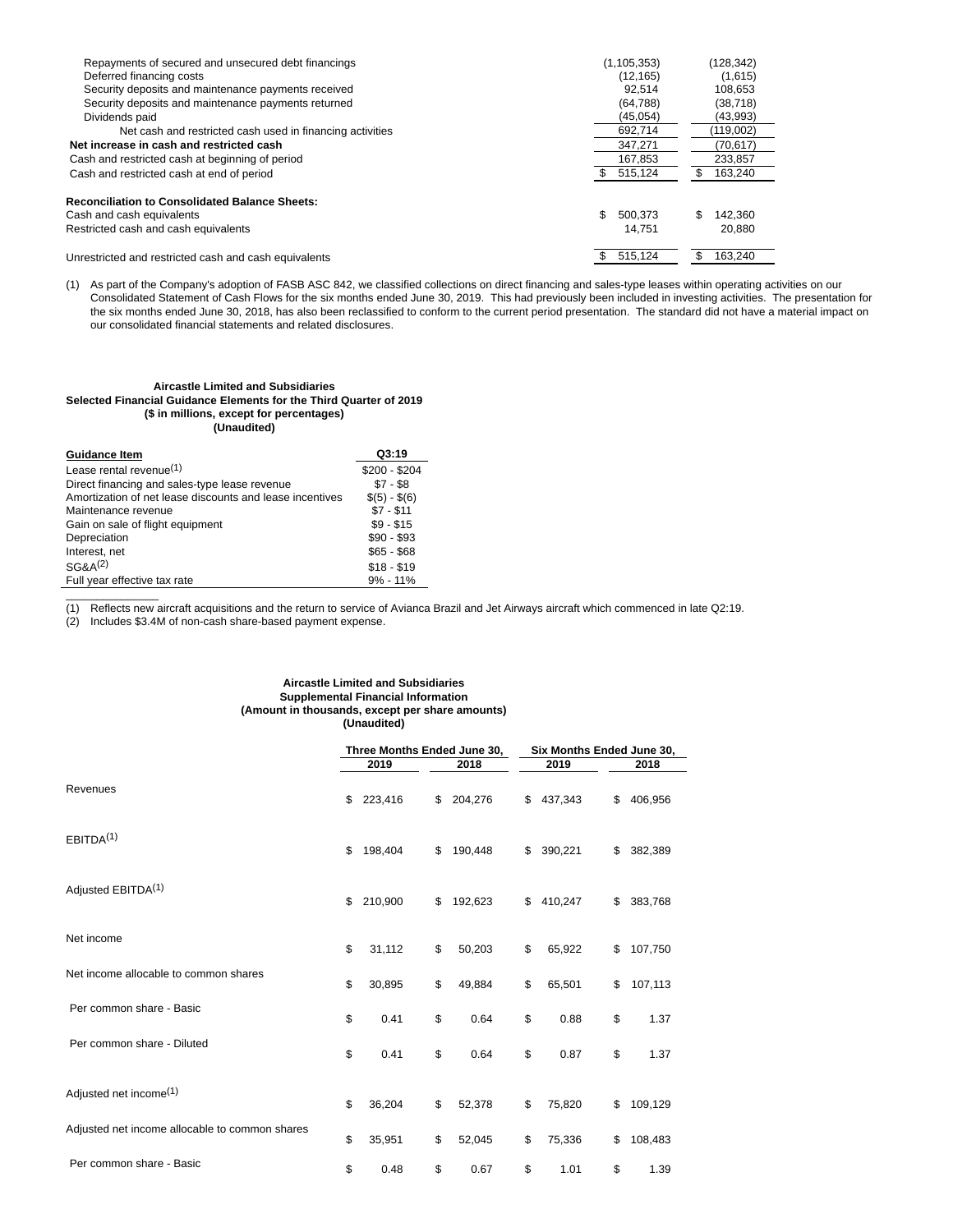| Per common share - Diluted                       | \$<br>0.48 | \$<br>0.67 | \$<br>1.00 | S | 1.38   |
|--------------------------------------------------|------------|------------|------------|---|--------|
| Basic common shares outstanding                  | 74,650     | 77.911     | 74.677     |   | 78,137 |
| Diluted common shares outstanding <sup>(2)</sup> | 75.442     | 78.248     | 75.357     |   | 78,420 |

(1) Refer to the selected information accompanying this press release for a reconciliation of GAAP to Non-GAAP information.

(2) For the three and six months ended June 30, 2019 and 2018, dilutive shares represented contingently issuable shares related to the Company's PSUs.

#### **Aircastle Limited and Subsidiaries Reconciliation of GAAP to Non-GAAP Measures EBITDA and Adjusted EBITDA Reconciliation (Dollars in thousands) (Unaudited)**

| (Unaudited) |  |
|-------------|--|
|             |  |
|             |  |

|                                                                     |             | Three Months Ended June 30. |                | Six Months Ended June 30. |
|---------------------------------------------------------------------|-------------|-----------------------------|----------------|---------------------------|
|                                                                     | 2019        | 2018                        | 2019           | 2018                      |
| Net income                                                          | 31.112<br>S | \$<br>50.203                | \$<br>65.922   | \$<br>107.750             |
| Depreciation                                                        | 89.578      | 76.181                      | 174.313        | 151.183                   |
| Amortization of lease premiums, discounts and incentives            | 5,345       | 3,534                       | 11.056         | 6,662                     |
| Interest, net                                                       | 66.377      | 57.398                      | 129.840        | 114.506                   |
| Income tax provision                                                | 5.992       | 3,132                       | 9.090          | 2,288                     |
| <b>EBITDA</b>                                                       | 198.404     | 190.448                     | 390.221        | 382,389                   |
| Adjustments:                                                        |             |                             |                |                           |
| Impairment of flight equipment                                      | 7.404       |                             | 7.404          |                           |
| Equity share of joint venture impairment                            |             |                             | 2.724          |                           |
| Non-cash share-based payment expense                                | 3.177       | 3.076                       | 5,903          | 5.454                     |
| Loss (gain) on mark-to-market of interest rate derivative contracts | 1.915       | (901)                       | 3.995          | (4,075)                   |
| <b>Adiusted EBITDA</b>                                              | 210.900     | 192.623<br>\$               | \$.<br>410.247 | \$<br>383.768             |

We define EBITDA as income (loss) from continuing operations before income taxes, interest expense, and depreciation and amortization. We use EBITDA to assess our consolidated financial and operating performance, and we believe this non-U.S. GAAP measure is helpful in identifying trends in our performance.

This measure provides an assessment of controllable expenses and affords management the ability to make decisions which are expected to facilitate meeting current financial goals as well as achieving optimal financial performance. It provides an indicator for management to determine if adjustments to current spending decisions are needed.

EBITDA provides us with a measure of operating performance because it assists us in comparing our operating performance on a consistent basis as it removes the impact of our capital structure (primarily interest charges on our outstanding debt) and asset base (primarily depreciation and amortization) from our operating results. Accordingly, this metric measures our financial performance based on operational factors that management can impact in the short-term, namely the cost structure, or expenses, of the organization. EBITDA is one of the metrics used by senior management and the Board of Directors to review the consolidated financial performance of our business.

We define Adjusted EBITDA as EBITDA (as defined above) further adjusted to give effect to adjustments required in calculating covenant ratios and compliance as that term is defined in the indenture governing our senior unsecured notes. Adjusted EBITDA is a material component of these covenants.

### **Aircastle Limited and Subsidiaries Reconciliation of GAAP to Non-GAAP Measures Adjusted Net Income Reconciliation (Dollars in thousands) (Unaudited)**

|                                                                                    | Three Months Ended June 30, |        |  |        | Six Months Ended June 30. |        |  |         |
|------------------------------------------------------------------------------------|-----------------------------|--------|--|--------|---------------------------|--------|--|---------|
|                                                                                    |                             | 2019   |  | 2018   | 2019                      |        |  | 2018    |
| Net income                                                                         | \$.                         | 31.112 |  | 50.203 |                           | 65.922 |  | 107.750 |
| Loss (gain) on mark-to-market of interest rate derivative contracts <sup>(1)</sup> |                             | 1.915  |  | (901)  |                           | 3.995  |  | (4,075) |
| Non-cash share-based payment expense <sup>(2)</sup>                                |                             | 3.177  |  | 3.076  |                           | 5.903  |  | 5.454   |
| Adjusted net income                                                                |                             | 36.204 |  | 52.378 |                           | 75.820 |  | 109.129 |
|                                                                                    |                             |        |  |        |                           |        |  |         |

(1) Included in Other income (expense).

(2) Included in Selling, general and administrative expenses.

Management believes that ANI, when viewed in conjunction with the Company's results under U.S. GAAP and the above reconciliation, provides useful information about operating and period-over-period performance and additional information that is useful for evaluating the underlying operating performance of our business without regard to periodic reporting elements related to interest rate derivative accounting, changes related to refinancing activity and non-cash share-based payment expense.

## **Aircastle Limited and Subsidiaries Reconciliation of GAAP to Non-GAAP Measures Cash Return on Equity Calculation (Dollars in thousands) (Unaudited)**

|        |      | Gain on          |         |                      |                     | <b>Trailing</b> |
|--------|------|------------------|---------|----------------------|---------------------|-----------------|
|        |      | Sale of          |         |                      | Average             | Twelve          |
|        |      | <b>Flight</b>    |         |                      | <b>Shareholders</b> | Month           |
| Period | CFFO | <b>Equipment</b> | Deprec. | <b>Cash Earnings</b> | Eauity              | <b>Cash ROE</b> |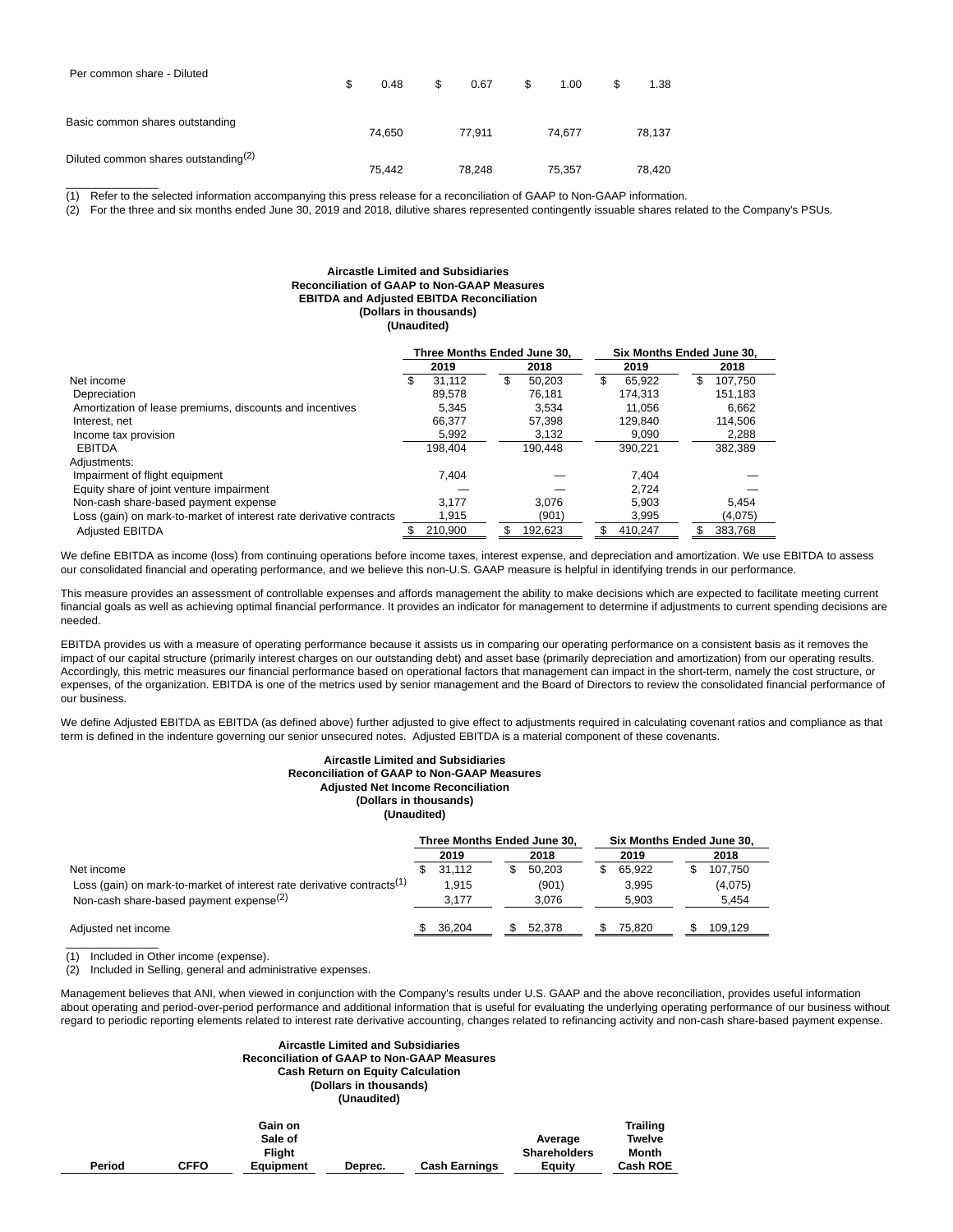| Q2:15           |      | 503.275    | \$. | 48.507    | \$ 301.868 |     | 249.914 | \$1.711.152  | 14.6%  |  |
|-----------------|------|------------|-----|-----------|------------|-----|---------|--------------|--------|--|
| Q2:16           |      | \$ 523.973 |     | \$45.667  | \$ 318,286 | \$. | 251.354 | \$1.774.568  | 14.2 % |  |
| Q2:17           |      | \$ 509.549 |     | \$38.405  | \$ 310,927 | \$. | 237.027 | \$ 1.817.414 | 13.0 % |  |
| Q2:18           |      | \$511.452  |     | \$ 66.515 | \$292.419  | S.  | 285.548 | \$ 1.903.097 | 15.0 % |  |
| Q2:19           | SS.  | 545.195    |     | \$23.482  | \$ 333,980 |     | 234.697 | \$ 1.993.041 | 11.8 % |  |
| Pro-forma Q2:19 | - \$ | 553.458    |     | \$23.482  | \$ 333,980 |     | 242.960 | \$ 1.993.041 | 12.2 % |  |
|                 |      |            |     |           |            |     |         |              |        |  |

Note: LTM Average Shareholders' Equity is the average of the most recent five quarters period end Shareholders' Equity. Management believes that the cash return on equity metric ("Cash ROE") when viewed in conjunction with the Company's results under U.S. GAAP and the above reconciliation, provide useful information about operating and period-over-period performance, and provide additional information that is useful for evaluating the underlying operating performance of our business without regard to periodic reporting impacts related to non-cash revenue and expense items and interest rate derivative accounting, while recognizing the depreciating nature of our assets.

Pro-forma Q2:19 estimates the full impact of the Avianca Brazil and Jet Airways bankruptcies on Cash ROE by adding \$8.3 million to Cash Flow From Operations in the second quarter of 2019. Assumes all eighteen aircraft transitioned on the first day of Q2:19.

### **Aircastle Limited and Subsidiaries Reconciliation of GAAP to Non-GAAP Measures Net Cash Interest Margin Calculation (Dollars in thousands)**

**(Unaudited)**

| Period          | <b>Average NBV</b> | <b>Quarterly Rental</b><br>Revenue <sup>(1)</sup> | Cash Interest <sup>(2)</sup> | <b>Annualized Net Cash</b><br>Interest Margin <sup>(1)(2)</sup> |      |
|-----------------|--------------------|---------------------------------------------------|------------------------------|-----------------------------------------------------------------|------|
| Q1:15           | \$<br>5,743,035    | \$<br>181,027                                     | \$<br>50,235                 | 9.1                                                             | %    |
| Q2:15           | \$<br>5.967.898    | \$<br>189,238                                     | \$<br>51,413                 | 9.2                                                             | %    |
| Q3:15           | \$<br>6,048,330    | \$<br>191,878                                     | \$<br>51,428                 | 9.3                                                             | $\%$ |
| Q4:15           | \$<br>5,962,874    | \$<br>188,491                                     | \$<br>51,250                 | 9.2                                                             | %    |
| Q1:16           | \$<br>5,988,076    | \$<br>186,730                                     | \$<br>51,815                 | 9.0                                                             | ℅    |
| Q2:16           | \$<br>5,920,030    | \$<br>184,469                                     | \$<br>55,779                 | 8.7                                                             | $\%$ |
| Q3:16           | \$<br>6,265,175    | \$<br>193,909                                     | \$<br>57,589                 | 8.7                                                             | $\%$ |
| Q4:16           | \$<br>6.346.361    | \$<br>196.714                                     | \$<br>58,631                 | 8.7                                                             | $\%$ |
| Q1:17           | \$<br>6,505,355    | \$<br>200,273                                     | \$<br>58,839                 | 8.7                                                             | %    |
| Q2:17           | \$<br>6,512,100    | \$<br>199,522                                     | \$<br>55,871                 | 8.8                                                             | $\%$ |
| Q3:17           | \$<br>5,985,908    | \$<br>184,588                                     | \$<br>53,457                 | 8.8                                                             | $\%$ |
| Q4:17           | \$<br>6,247,581    | \$<br>187,794                                     | \$<br>53,035                 | 8.6                                                             | $\%$ |
| Q1:18           | \$<br>6,700,223    | \$<br>193,418                                     | \$<br>53,978                 | 8.3                                                             | %    |
| Q2:18           | \$<br>6,721,360    | \$<br>193,988                                     | \$<br>53,979                 | 8.3                                                             | $\%$ |
| Q3:18           | \$<br>6,787,206    | \$<br>200.354                                     | \$<br>54.521                 | 8.6                                                             | $\%$ |
| Q4:18           | \$<br>7,136,627    | \$<br>200,027                                     | \$<br>60,348                 | 7.8                                                             | $\%$ |
| Q1:19           | \$<br>7,449,957    | \$<br>195,601                                     | \$<br>60,279                 | 7.3                                                             | %    |
| Q2:19           | \$<br>7,729,676    | \$<br>205,960                                     | \$<br>63,639                 | 7.4                                                             | %    |
| Pro-forma Q2:19 | \$<br>7.729.676    | \$<br>214,223                                     | \$<br>63,639                 | 7.8                                                             | %    |

 $\overline{\phantom{a}}$ (1) Based on the growing level of direct financing and sales-type lease revenue, management revised the calculation of net cash interest margin to include our net investment in direct financing and sales-type leases in the average net book value and to include the interest income and cash collections on our net investment in direct financing and sales-type lease in lease rentals. The calculation of net cash interest margin for all prior periods presented is revised to be comparable with the current period presentation.

(2) Excludes loan termination payments of \$1.5 million and \$3.5 million in the first quarter and fourth quarter of 2016, respectively, and loan termination payments of \$1.0 million in both the second and third quarters of 2017.

We define net cash interest margin as lease rentals from operating leases, interest income and cash collections from direct financing and sales-type leases minus interest on borrowings, net settlements on interest rate derivatives and other liabilities adjusted for loan termination payments divided by the average net book of flight equipment (which includes net investment on direct financing and sales-type leases) for the period calculated on a quarterly and annualized basis.

Management believes that net cash interest margin, when viewed in conjunction with the Company's results under U.S. GAAP and the above reconciliation, provides useful information about the effective deployment of our capital in the context of the yield on our aircraft assets, the utilization of those assets by our lessees, and our ability to borrow efficiently.

Pro-forma Q2:19 estimates the full impact of the Avianca Brazil and Jet Airways bankruptcies on Cash ROE by adding \$8.3 million to Cash Flow From Operations in the second quarter of 2019. Assumes all eighteen aircraft transitioned on the first day of Q2:19.

#### **Aircastle Limited and Subsidiaries Presentation of Reclassification of Collections on Direct Financing and Sales-Type Leases (Dollars in thousands) (Unaudited)**

As part of the Company's adoption of FASB ASC 842, we classified collections on direct financing and sales-type leases within operating activities on our Consolidated Statement of Cash Flows for the six months ended June 30, 2019. This had previously been included in investing activities. The presentation for the six months ended June 30, 2018, has also been reclassified to conform to the current period presentation:

|                                                                                      | <b>Six Months Ended</b><br>June 30, 2018 |
|--------------------------------------------------------------------------------------|------------------------------------------|
| Net cash and restricted cash provided by operating activities as previously reported | 239.843                                  |
| Collections on direct financing and sales-type leases                                | 13.127                                   |
| Net cash and restricted cash provided by operating activities                        | 252.970                                  |

**Aircastle Limited and Subsidiaries Supplemental Financial Information (Amount in thousands, except per share amounts) (Unaudited)**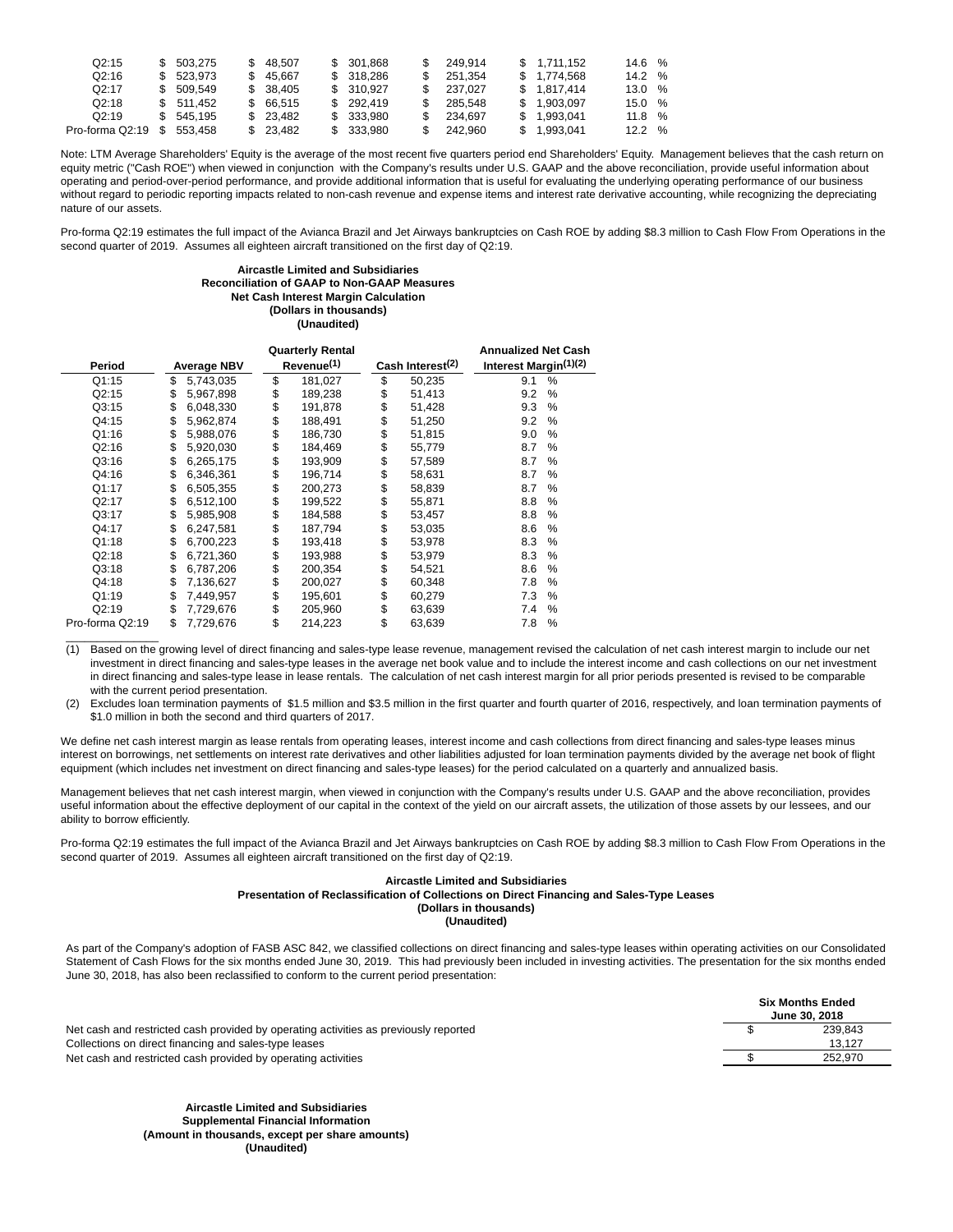|       | <b>Shares Issued</b><br>and Outstanding | Shareholders'<br>Equity | <b>Book Value</b><br>per share | % Change |
|-------|-----------------------------------------|-------------------------|--------------------------------|----------|
| Q2:15 | 81.181                                  | 1.785.558               | 21.99                          | 8.6%     |
| Q2:16 | 78.778                                  | 1,776,486               | 22.55                          | 2.5%     |
| Q2:17 | 78.714                                  | 1,835,089               | 23.31                          | 3.4%     |
| Q2:18 | 78.244                                  | 1,963,406               | 25.09                          | 7.6%     |
| Q2:19 | 74.983                                  | 2.021.484               | 26.96                          | 7.4%     |
|       |                                         | Q2:15 - Q2:19 CAGR      | 5.2%                           |          |

### **Aircastle Limited and Subsidiaries Reconciliation of GAAP to Non-GAAP Measures Reconciliation of Net Income Allocable to Common Shares (In thousands) (Unaudited)**

|                                                                         |               | <b>Three Months Ended</b><br>June 30, 2019 | <b>Six Months Ended</b><br>June 30, 2019 |                |  |  |
|-------------------------------------------------------------------------|---------------|--------------------------------------------|------------------------------------------|----------------|--|--|
| Weighted-average shares:                                                | <b>Shares</b> | Percent                                    | <b>Shares</b>                            | Percent        |  |  |
| Common shares outstanding - Basic                                       | 74,650        | 99.30<br>$\%$                              | 74.677                                   | 99.36<br>$\%$  |  |  |
| Unvested restricted common shares                                       | 524           | 0.70<br>%                                  | 480                                      | 0.64<br>%      |  |  |
| Total weighted-average shares outstanding                               | 75,175        | $\%$<br>100.00                             | 75,157                                   | 100.00<br>$\%$ |  |  |
| Common shares outstanding - Basic                                       | 74,650        | 98.95<br>%                                 | 74,677                                   | 99.10<br>%     |  |  |
| Effect of dilutive shares <sup>(1)</sup>                                | 791           | 1.05<br>%                                  | 681                                      | 0.90<br>%      |  |  |
| Common shares outstanding - Diluted                                     | 75,442        | 100.00<br>%                                | 75,357                                   | 100.00<br>%    |  |  |
| Net income allocation                                                   |               |                                            |                                          |                |  |  |
| Net income                                                              | \$<br>31,112  | 100.00<br>$\%$                             | \$<br>65,922                             | 100.00<br>%    |  |  |
| Distributed and undistributed earnings allocated to unvested restricted |               |                                            |                                          |                |  |  |
| shares $(2)$                                                            | (217)         | (0.70)<br>%                                | (421)                                    | (0.64)<br>%    |  |  |
| Earnings available to common shares                                     | 30,895        | %<br>99.30                                 | 65,501<br>S                              | 99.36<br>%     |  |  |
| Adjusted net income allocation                                          |               |                                            |                                          |                |  |  |
| Adjusted net income                                                     | \$<br>36,204  | 100.00<br>$\%$                             | 75,820<br>\$.                            | 100.00<br>%    |  |  |
| Amounts allocated to unvested restricted shares                         | (253)         | (0.70)<br>%                                | (484)                                    | (0.64)<br>%    |  |  |
| Amounts allocated to common shares - Basic and Diluted                  | 35,951<br>\$  | %<br>99.30                                 | \$<br>75,336                             | 99.36<br>$\%$  |  |  |

(1) For the three and six months ended June 30, 2019, distributed and undistributed earnings to restricted shares were 0.70% and 0.64%, respectively, of net income and adjusted net income. The amount of restricted share forfeitures for the periods presented are immaterial to the allocation of distributed and undistributed earnings.

(2) For the three and six months ended June 30, 2019, dilutive shares represented contingently issuable shares.

 $\overline{\phantom{a}}$ 

# **Aircastle Limited and Subsidiaries Reconciliation of GAAP to Non-GAAP Measures Reconciliation of Net Income Allocable to Common Shares (In thousands)**

**(Unaudited)**

|                                                                         | <b>Three Months Ended</b><br>June 30, 2018 |        |         |        |               | <b>Six Months Ended</b><br>June 30, 2018 |         |        |      |
|-------------------------------------------------------------------------|--------------------------------------------|--------|---------|--------|---------------|------------------------------------------|---------|--------|------|
| Weighted-average shares:                                                | <b>Shares</b>                              |        | Percent |        | <b>Shares</b> |                                          | Percent |        |      |
| Common shares outstanding - Basic                                       |                                            | 77,911 |         | 99.36  | $\%$          |                                          | 78.137  | 99.41  | $\%$ |
| Unvested restricted common shares                                       |                                            | 498    |         | 0.64   | $\%$          |                                          | 465     | 0.59   | %    |
| Total weighted-average shares outstanding                               |                                            | 78,409 |         | 100.00 | $\%$          |                                          | 78,602  | 100.00 | $\%$ |
| Common shares outstanding - Basic                                       |                                            | 77,911 |         | 99.57  | $\%$          |                                          | 78,137  | 99.64  | $\%$ |
| Effect of dilutive shares <sup>(1)</sup>                                |                                            | 338    |         | 0.43   | $\%$          |                                          | 283     | 0.36   | %    |
| Common shares outstanding - Diluted                                     |                                            | 78,248 |         | 100.00 | %             |                                          | 78,420  | 100.00 | %    |
| Net income allocation                                                   |                                            |        |         |        |               |                                          |         |        |      |
| Net income                                                              | \$                                         | 50,203 |         | 100.00 | $\%$          | \$                                       | 107,750 | 100.00 | $\%$ |
| Distributed and undistributed earnings allocated to unvested restricted |                                            |        |         |        |               |                                          |         |        |      |
| shares $(2)$                                                            |                                            | (319)  |         | (0.64) | %             |                                          | (637)   | (0.59) | %    |
| Earnings available to common shares                                     |                                            | 49,884 |         | 99.36  | %             | \$                                       | 107,113 | 99.41  | %    |
| Adjusted net income allocation                                          |                                            |        |         |        |               |                                          |         |        |      |
| Adjusted net income                                                     | \$                                         | 52,378 |         | 100.00 | $\%$          | \$                                       | 109.129 | 100.00 | $\%$ |
| Amounts allocated to unvested restricted shares                         |                                            | (333)  |         | (0.64) | %             |                                          | (646)   | (0.59) | %    |
| Amounts allocated to common shares - Basic and Diluted                  |                                            | 52,045 |         | 99.36  | $\frac{0}{0}$ | \$                                       | 108,483 | 99.41  | $\%$ |
|                                                                         |                                            |        |         |        |               |                                          |         |        |      |

(1) For the three and six months ended June 30, 2018, distributed and undistributed earnings to restricted shares were 0.64% and 0.59%, respectively, of net income and adjusted net income. The amount of restricted share forfeitures for the periods presented are immaterial to the allocation of distributed and undistributed earnings.

(2) For the three and six months ended June 30, 2018, dilutive shares represented contingently issuable shares.